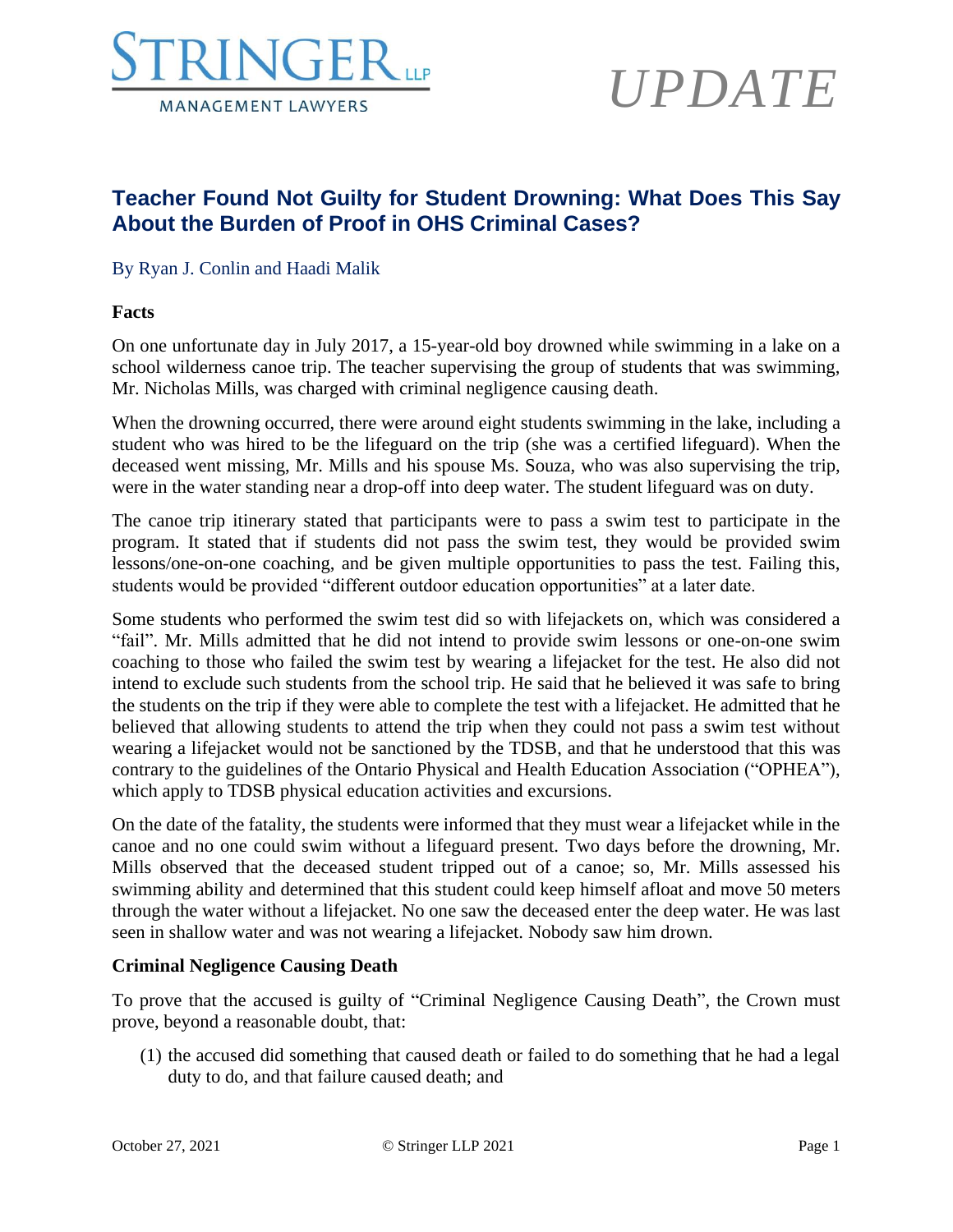

# *UPDATE*

(2) the accused's acts or omissions that caused death showed a wanton and reckless disregard for the lives or safety of other persons, where "wanton and reckless disregard" is measured as being a marked and substantial departure from the conduct of a reasonable person in the same circumstances.

For conduct to rise to the level of criminal negligence, it requires a high degree of moral blameworthiness; i.e., that can justify imposing a criminal conviction and a potential jail sentence.

#### **Finding**

To the surprise of many, the trial judge found Mr. Mills not guilty of criminal negligence causing death. The trial judge first concluded that allowing students to swim without lifejackets was not itself conduct that fell below the standard of care. The Court made the following comments:

- Though the OPHEA guidelines prohibited non-swimmers from attending such trips, they did not set the "standard of care", given that many teachers and administrators viewed them as a framework within which to exercise discretion, with modifications being accepted as reasonable and necessary. For example, TDSB students regularly attended activities where they participated in whitewater rafting, a prohibited activity under the OPHEA guidelines. As well, it was clear that the OPHEA guidelines were not the "industry standard", given that some school boards and private schools in Ontario did not adopt them;
- Evidence showed that non-swimmers can and do participate in canoe trips safely. For example, commercial enterprises such as Scouts Canada do not conduct swim tests or bring in lifeguards, and careful and prudent parents permit children to enter the water without lifejackets for a variety of swim sites;
- There was a lifeguard present, which factor weighed in favour of reasonableness in this case. The fact that she was 17 years old and there were not two 18-year-old lifeguards as per the OPHEA guidelines was not determinative of the standard of care, because relying on a certified, student lifeguard was reasonable and not only met but exceeded the standards at many swim sites; and
- Mr. Mills had knowledge of the swimming ability of the deceased student two days before the drowning and had observed that he could keep himself afloat and move 50 meters through the water without a lifejacket (the distance of 50 meters is a standard used in swim tests).

The trial judge found that Mr. Mills did fall below the standard of care in that he failed to foresee the risk of a student drowning where (1) the swim site boundaries were unmarked and there were 7-8 students to watch and (2) the swimming ability of the deceased student was known to some extent, but his experience in open water was not well known. The trial judge concluded that a reasonable teacher in the circumstances would have foreseen the risk of a student drowning and taken additional steps to avoid it.

However, the trial judge found that the Crown failed to show that Mr. Mills' conduct fell below the criminal standard of negligence – that is, wanton and reckless disregard for the lives and safety of others. The trial judge stated that Mr. Mills' failure to assess the risk was an "error in judgment"